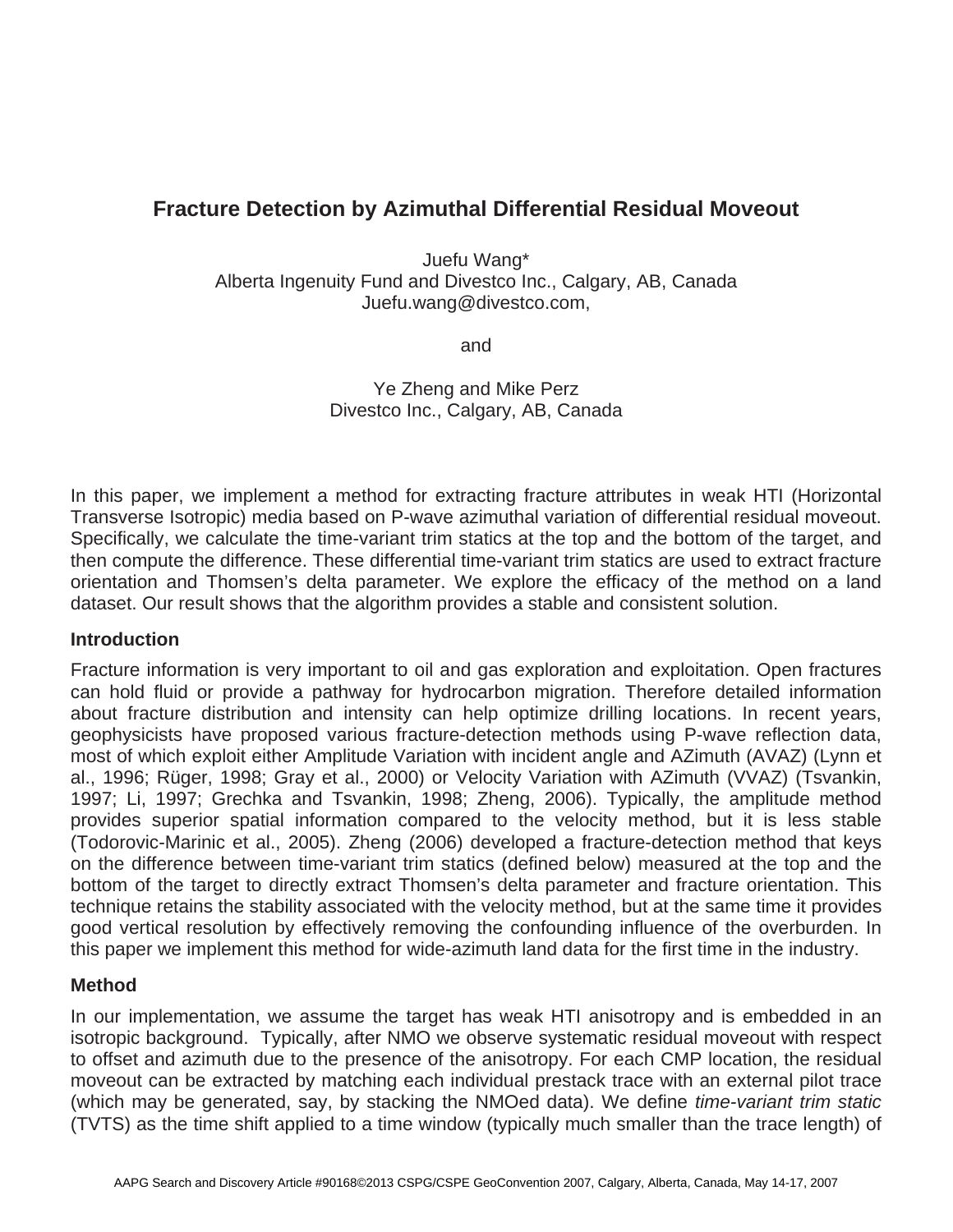the prestack trace such that after the time shift, the time window has maximum cross-correlation with the corresponding time window (typically centered on a horizon pick) of the pilot trace. For each target at each CMP, we can calculate two TVTS values,  $t_1$  and  $t_2$ , associated with horizon picks at the top and base of the target, respectively. In the context of weak HTI anisotropy, the difference between these two static values is a measure of the differential residual moveout. Zheng (2006) proved that

$$
\Delta t = t_2 - t_1 = -\frac{2D \cdot v_{\text{int}}}{v_{\text{rms}}^2} \delta^{(v)} \frac{\sin^2 \theta}{\cos \theta} \cos^2 (\phi - \phi_{\text{sym}}), \tag{1}
$$

where  $\Delta t$  is the differential residual moveout, *D* is the thickness of the target,  $v_{\text{int}}$  is the interval velocity,  $v_{rms}$  is the RMS velocity at the target base,  $\delta^{(v)}$  is Thomsen's delta parameter in HTI coordinates (which can be used as an indicator of fracture intensity),  $\theta$  is the incident angle,  $\phi$  is the azimuth of the prestack seismic trace, and  $\phi_{\scriptscriptstyle sym}$  is the symmetry axis of the HTI anisotropy (which is perpendicular to the fracture orientation). The goal of this method is to calculate  $\delta^{(v)}$  and  $\phi_{sym}$  given redundant seismic data. Equation 1 is non-linear, but it can be linearized as

$$
\Delta t = C_1 f(\theta) + C_2 f(\theta) \cos(2\phi) + C_3 f(\theta) \sin(2\phi), \tag{2}
$$

where  $C_1 = 0.5k\delta^{(v)}$ ,  $C_2 = 0.5k\delta^{(v)}\cos(2\phi_{sym})$ ,  $C_3 = 0.5k\delta^{(v)}\sin(2\phi_{sym})$ ,  $f(\theta) = \sin^2\theta/\cos\theta$ , and

$$
k = -\frac{2D \cdot v_{\text{int}}}{v_{\text{rms}}}.
$$

After we calculate parameters  $C_1$ ,  $C_2$  and  $C_3$  by inversion, we can convert them to fracture attributes by

$$
\delta^{(v)} = 2\sqrt{C_2^2 + C_3^2}/k,\tag{3}
$$

$$
\phi_{sym} = 0.5 \tan^{-1} \frac{C_3}{C_2} \,. \tag{4}
$$

Unfortunately, there is an ambiguity in the inversion result (Zheng et al., 2004). Specifically, for each pair of parameters, we can always derive another solution by changing the sign of  $\delta^{(v)}$  and rotating the symmetry axis  $\stackrel{\phi_{\textit{sym}}}{\sim}$ by 90 degrees. Therefore, we need other information about the sign of  $\delta^{(v)}$  or the approximate direction of  $\phi_{sym}$  to constrain the solution. Fortunately, for most geological settings it is reasonable to assume that the sign of  $\delta^{(v)}$  does not change across the survey. Therefore the ambiguity is typically manifest as a single "bulk" rotation of the symmetry axis by 90 degrees and global polarity reversal of  $\delta^{(v)}$ , rather than the more unsettling situation in which the orientation flip-flops by 90 degrees from CMP to CMP. Thus, even when we have no a priori information about the fracture attributes, we can still use the solution in "reconnaissance mode", keeping in mind the aforementioned ambiguity.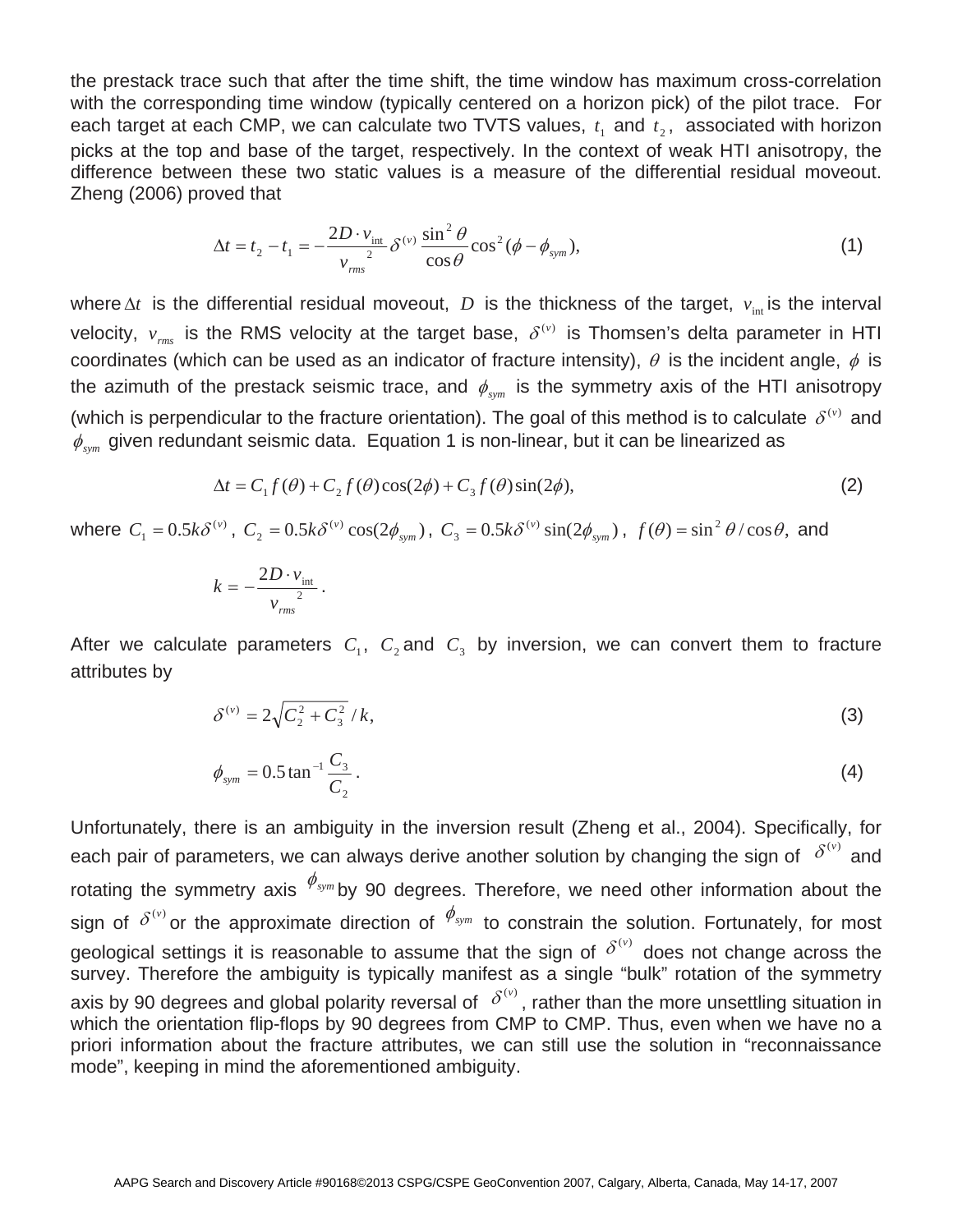## **Processing for Fracture Detection**

From equation 2, we know that the accuracy of the differential trim statics computation profoundly affects the quality of the inversion result. Consequently, we need to pay careful attention to noise suppression at the pre-processing stage. Typically, there are two kinds of noise we try to remove: random noise and multiples. We choose to attack random noise by 4D prestack FX filtering (Wang 1996). Since we are not interested in amplitude, we can design harsh filters for our purpose. After cleaning up the data in this way, we typically run high-resolution Radon multiple attenuation.

Prior to performing the inversion (equation 2), we form a supergather consisting of prestack traces whose CMP's are proximal to the analysis CMP. Differential TVTS values for all these traces are then fed to the inversion. This supergathering process stabilizes the inversion by improving offset and azimuth coverage, and also by increasing data redundancy. Of course a trade-off exists such that the bigger the superbin size, the more stable the inversion but at the expense of decreased lateral resolution. Therefore tests must be done to determine optimal superbin size. Figure 1 displays the processing flow we designed for fracture detection:



Figure 1. Processing flow for fracture detection by inversion of azimuthal differential time-variant trim statics. SC decon denotes surface consistent decon. TVTS denotes time-variant trim statics.

### **Field Data Example**

Figure 2 shows the extracted delta parameter and the data residual norm. The residual norm, which quantifies the CMP-by-CMP data misfit associated with the inversion, is an important diagnostic tool for interpreters. As we see in Figure 2, the edge part of the survey has larger errors than the center part, which explains why we get suspicious parameters (large  $\delta^{(v)}$  and incoherent fracture orientation) around the periphery.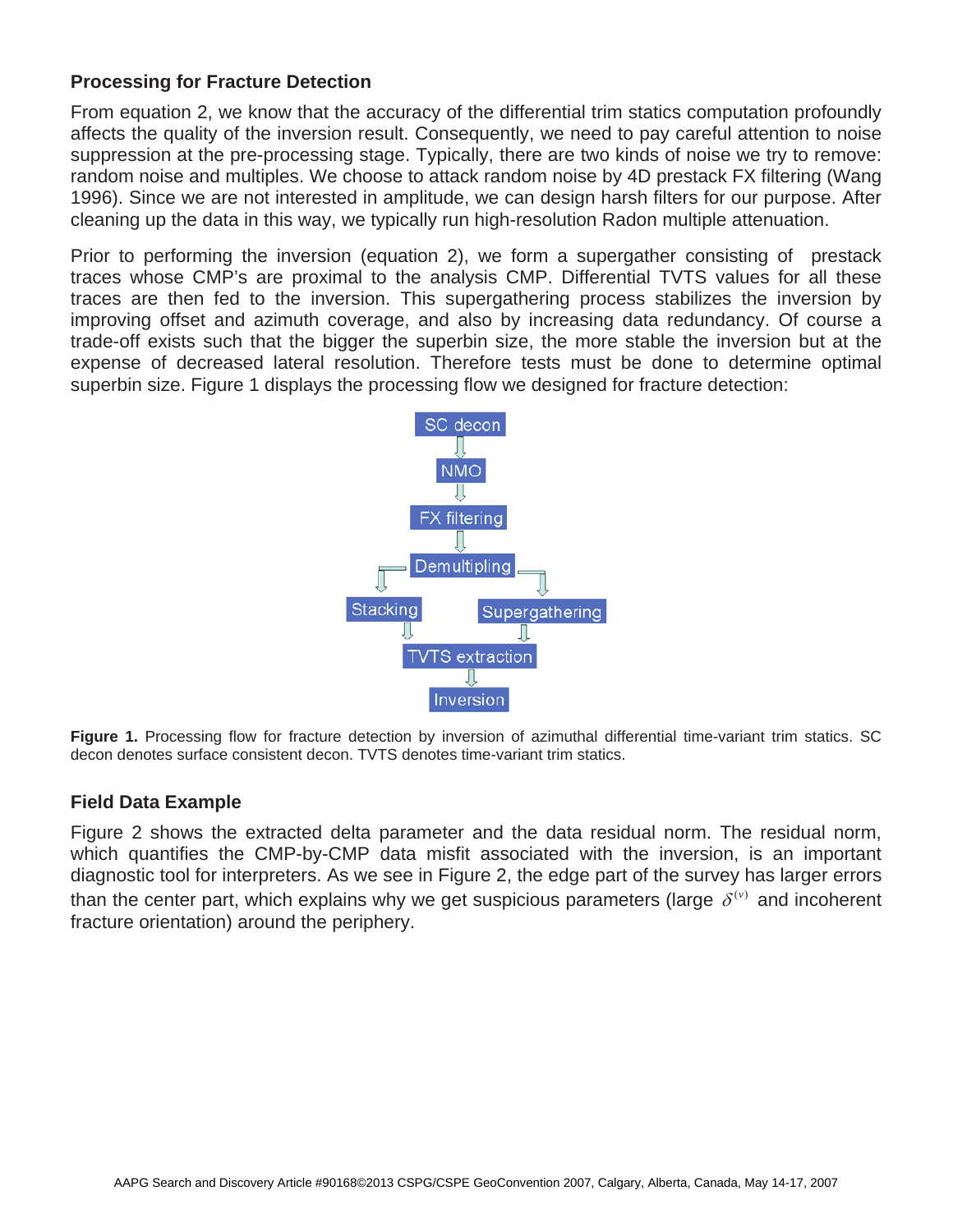

**Figure 2.** Inverted delta parameter and the data residual norm.



**Figure 3.** Fracture orientation and  $\delta^{(v)}$  plotted in vectors. Each cell represents one CMP bin. The vector length is proportional to the detla parameter, and the direction represents the fracture orientation.

Figure 3 displays the vector plot of the fracture attributes for a portion of the survey interior (i.e. away from the edge). We can see the dominant fracture orientation is NW-SE in reference to the inline direction. Further information from geological observations and well log data is required to confirm the inversion result, which is the subject of current investigation.

Figure 4 compares the observed differential TVTS values to the predicted values computed by forward modeling the inverted attributes at a center location (inline 260 and crossline 200). It is clear that our algorithm honors the seismic data. At the same time, as we observe in Figure 3, the algorithm gives a consistent solution for the survey.

### **Conclusions**

We have implemented and tested a fracture-detection method using horizon-based residual moveout. The method can yield a reasonable solution for fracture intensity and orientation. Further interpretation is required to calibrate the solution with other input data in order to make the solution unique and meaningful in a geological sense.